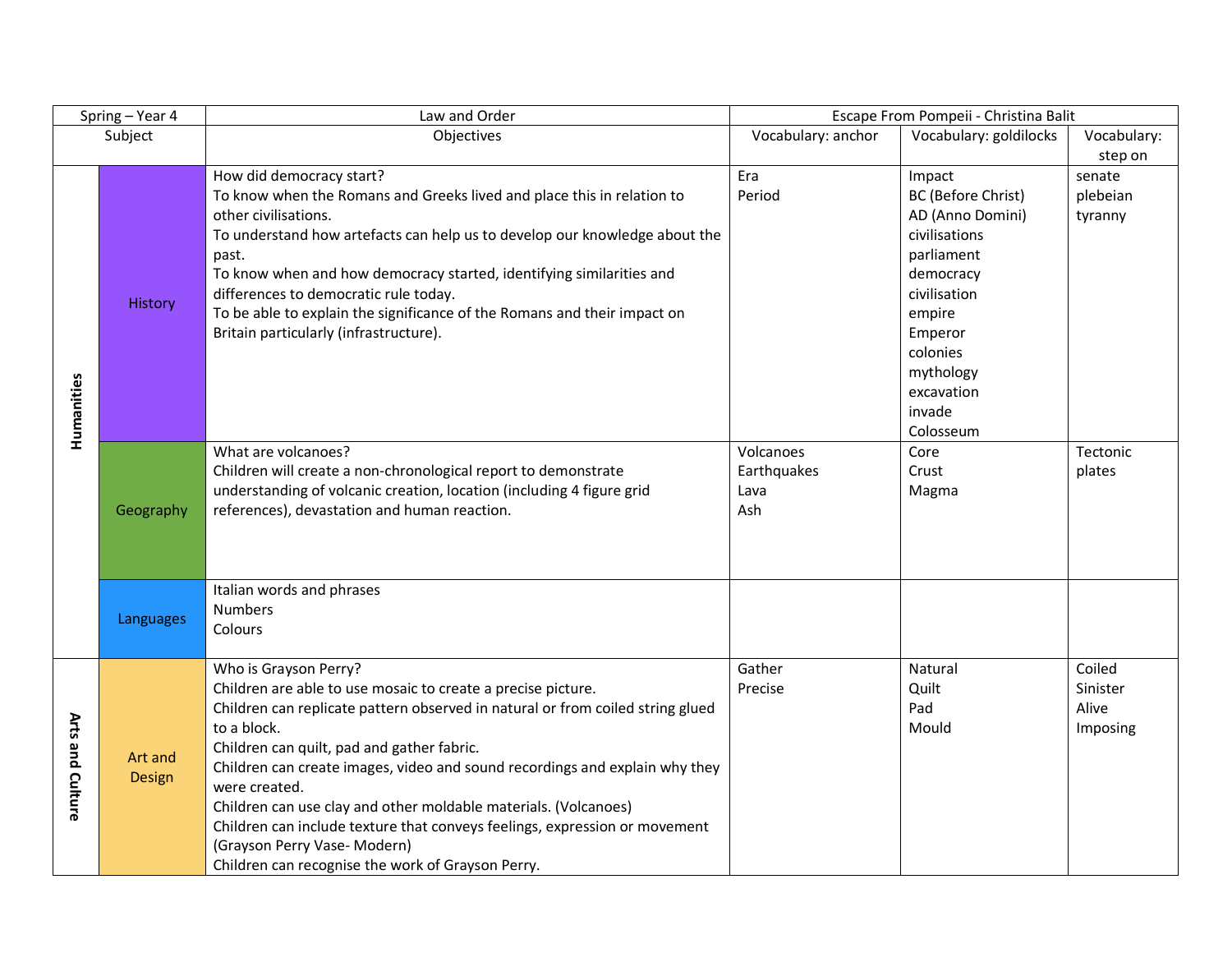|         | <b>RE</b><br>(Come and<br>See) | Community: Life in the local Christian community and ministries in the parish<br>Why do people give up their time to help others in the community?<br>What makes communities function well for the good of others?<br>Giving and receiving: Living in communion<br>Why is giving important as well as receiving?<br>What are the joys and demands of giving and receiving?<br>Why is giving and receiving important in any group?<br>Why is it important to live in communion?<br>Self-discipline: Celebrating growth to new life<br>How can I be self-disciplined in the choices I make?<br>How will self-discipline help me to grow and to reach my full potential?<br>Islam: Do Muslim people have a Holy book? To describe the importance of<br>the Qur'an, link to the Bible. To describe the 99 beautiful names of God. To<br>know that Muslims have one God, the same as Christians/Catholics. |                                                                                                                                                     |                                                                                                                                 |                                                   |
|---------|--------------------------------|-------------------------------------------------------------------------------------------------------------------------------------------------------------------------------------------------------------------------------------------------------------------------------------------------------------------------------------------------------------------------------------------------------------------------------------------------------------------------------------------------------------------------------------------------------------------------------------------------------------------------------------------------------------------------------------------------------------------------------------------------------------------------------------------------------------------------------------------------------------------------------------------------------|-----------------------------------------------------------------------------------------------------------------------------------------------------|---------------------------------------------------------------------------------------------------------------------------------|---------------------------------------------------|
|         | <b>PSHE</b>                    | Why do people need medicine?<br><b>Healthy and Safer Lifestyles</b><br>The children will learn what medical and legal drugs do and what are their<br>effects. The children will think about why people need medicine and the<br>safety of these.<br><b>Personal Safety</b><br>The children will learn how they can be responsible for their own personal<br>safety.                                                                                                                                                                                                                                                                                                                                                                                                                                                                                                                                   |                                                                                                                                                     |                                                                                                                                 |                                                   |
|         | <b>Music</b>                   | Lean On Me<br>Listen and appraise<br>Learn rhythm and tempos<br>Vocal training.<br>Learning notes on the Ukelele                                                                                                                                                                                                                                                                                                                                                                                                                                                                                                                                                                                                                                                                                                                                                                                      | rhythm<br>vocal                                                                                                                                     | Tempo<br>Ukulele                                                                                                                |                                                   |
| Science | <b>Science</b>                 | <b>Chemistry: Materials/ Fossils and Rocks</b><br>Compare and group together different kinds of rocks on the basis of their<br>physical properties.<br>Relate the physical properties of some rocks to their formation (igneous or<br>sedimentary).<br>Recognise that soils are made from rocks and organic matter.<br>Compare and group materials together according to whether they are soild,<br>liquids or gases.                                                                                                                                                                                                                                                                                                                                                                                                                                                                                 | Research<br>Comparative - fair test<br>Systematic<br>Accurate<br>Classify<br>Record - keys - tables<br>Rock<br>Body fossil / Cast fossil<br>Extinct | Evidence<br>Secondary source<br>Prediction<br>Construct<br>Interpret<br>Igneous<br>Metamorphic<br>Sedimentary<br>Organic matter | Anthropic<br>Permeable<br>Impermeable<br>Particle |